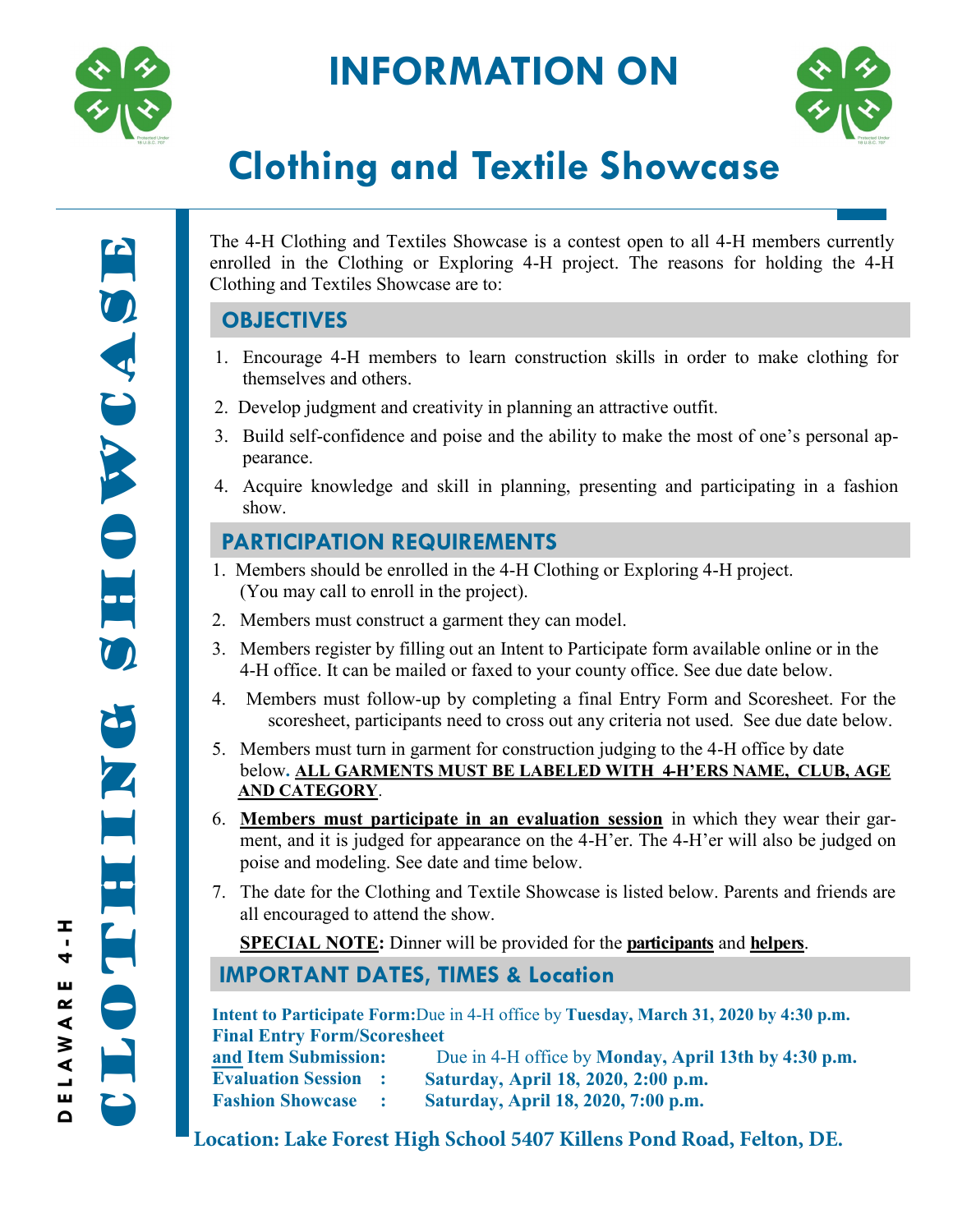## **SUGGESTIONS FOR WRITING COMMENTARIES**

An imaginative and informative 4-H Clothing and Textile Showcase commentary helps the model and the audience. The commentary tells the model when to appear on the stage, what fashion details to highlight and when to leave the stage. The commentary tells the audience the model's name, the special features of the garment and other interesting information.

#### **An example of a GOOD commentary:**

Sixteen-year-old Jody Rice is ready for the warm weather in this cotton/polyester dress. The bodice and skirt of her dress are softly gathered to a wide pleated cummerbund. She chose this pattern since she felt she could wear her new garment to many family functions. Jody learned several news skills while sewing her garment. These included putting in a zipper for the first time and setting in sleeves. Sewing in the zipper was certainly a challenge for her, but she was very happy with the final results. Besides sewing, Jody runs track and is the senior class secretary at Woodward High School. She is currently the president of the Montrose 4-H Club, and participates in the Foods, Clothing, Sheep and Leadership project areas. This dress will be quite useful to brighten up yoursummer wardrobe Jody - have fun wearing it!

#### **In preparing commentaries:**

- Write light and lively descriptions.
- Be informative.
- Use active words, such as "Stepping out . . ." or "Ready for . . ."
- Use catchy phrases. Look in fashion magazines at ads.
- Description on the pattern envelope gives some good ideas.
- Avoid the obvious. Rather than saying, "yellow dress," say "sunny" or "lemon." Say "Buttons brighten the front," instead of "It buttons up the front."
- Create an appealing mental picture.
- The commentary should equal the time the model is on the stage. Commentaries are normally greater in length for an Advanced or Intermediate member versus that for a Beginner.

#### **Descriptions might include:**

- A lead sentence introducing the model by name, club, etc.
- Details of the garment.
- What the model has learned (selection/techniques).
- Accessories used.
- How the garment reflects the current fashion scene.
- 4-H background and special interests of the model.
- Amount of money saved.
- Special advantages/versatility, ease of care.
- Exit cue. "Have fun in the sun, Jennifer." "A great look for college next year."

**Don't be afraid to use your Imagination!**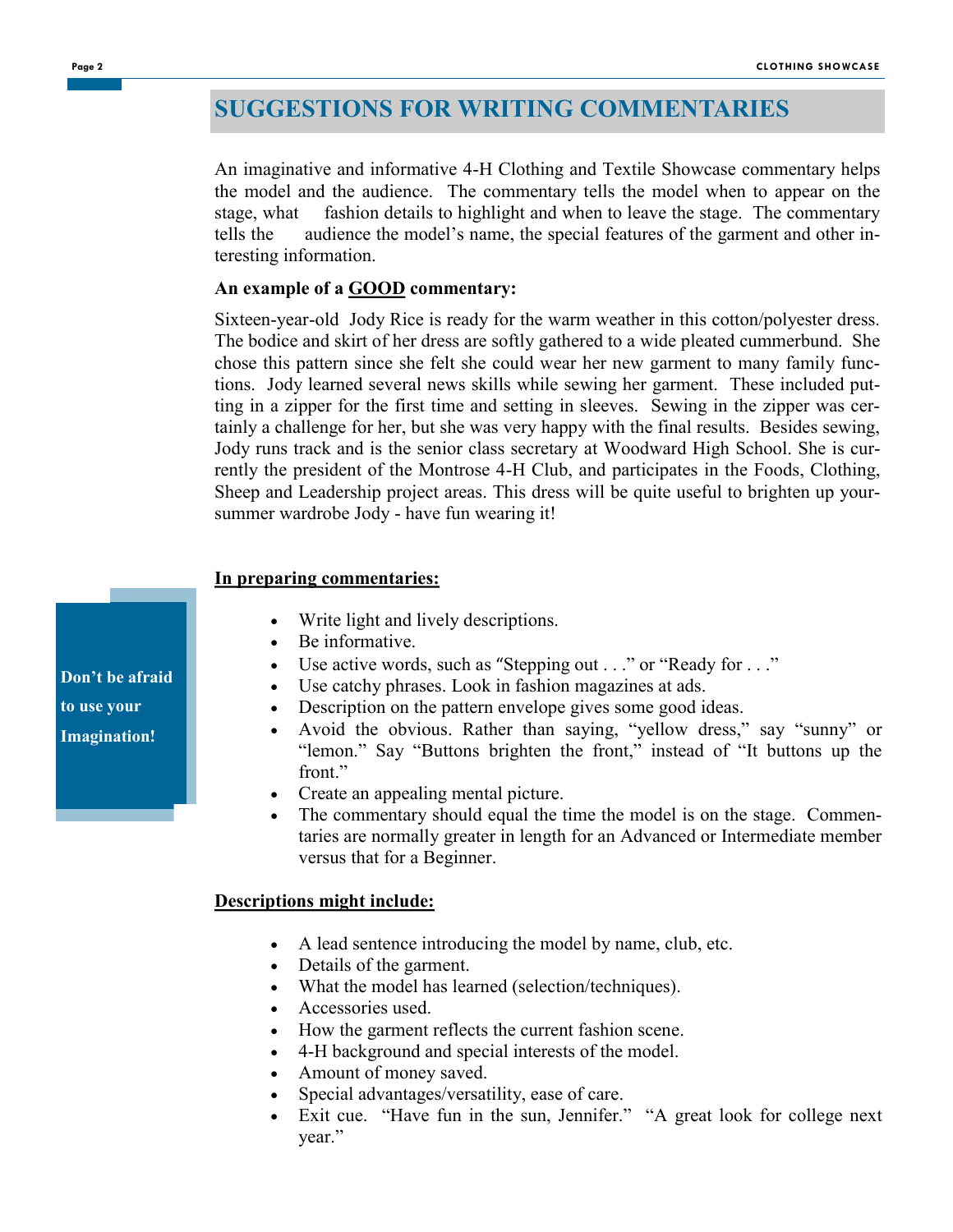### **ENTRY FORM 4-H CLOTHING AND TEXTILE SHOWCASE (Page 1 of 3)**

#### **ENTRY DUE TO YOUR COUNTY OFICE BY: Monday, April 13, 2020**

 Kent County 4-H Clothing and Textile Showcase 69 Transportation Circle Dover, DE 19901

Age as of January  $1, 2020$ 

Den't Forget,<br>Deadlines <u>Will Be Enforced</u>!

Beginner (1 to 3 years in sewing project) (The option is open for dividing this group if the number is high)

Intermediate  $(2 \text{ to } 6 \text{ years in sewing project})$ 

Advanced Intermediate (3-8 years) Advanced (5+ years in sewing project)

*Clothing and Textile Showcase Project Guidelines can be found online at:*  http://extension.udel.edu/4h/files/2012/08/Clothing-and-Textile-Showcase-Project-Guidelines.pdf

1. Contestant Number:\_\_\_\_\_\_\_\_\_\_\_\_\_\_\_\_\_\_\_\_\_\_\_\_\_\_\_\_\_\_\_\_\_\_\_\_\_\_\_\_

2. Number of years in 4-H computer of years in Clothing project

3. List your project  $(Ex: blue, vest, dress, etc.)$ 

4. Fabric swatch of your outfit:

Include a piece at least the size of the square or larger, if you have a large design. Include sample of trim, if possible. If more than one fabric is used, include a swatch of

Fiber content of fabric:

 $_{\text{0}}^{\text{0}}$ 

 $_{\circ}$ %

 $_{\mathrm{o}}$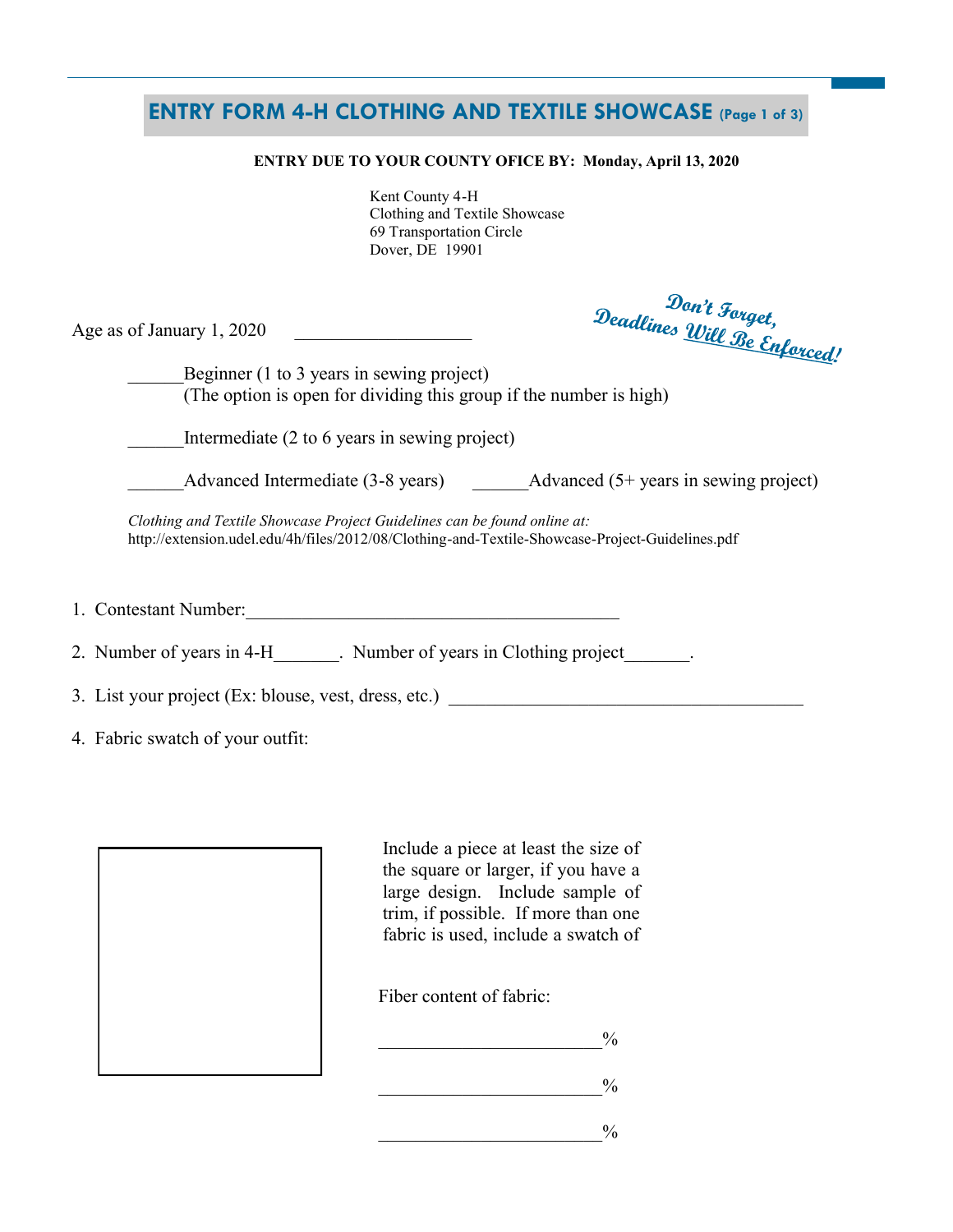# **CLOTHING AND TEXTILE SHOWCASE APPLICATION (Page 2 of 3)**

6. Description of your garment: Good photocopy of front and back of the pattern envelope, a good drawing or some means of describing the details of the garment.

7. Cost of garment: \_\_\_\_\_\_\_\_\_\_\_\_\_\_\_\_\_\_\_\_\_\_\_. (Itemize where appropriate).

8. For what occasions do you plan to wear your outfit?

9. Interesting facts about your outfit; why you chose the pattern and fabric?

 $\_$  , and the contribution of the contribution of the contribution of the contribution of  $\mathcal{L}_\mathcal{A}$ 

 $\_$  , and the contribution of the contribution of the contribution of the contribution of  $\mathcal{L}_\text{max}$ 

 $\mathcal{L}_\mathcal{L} = \{ \mathcal{L}_\mathcal{L} = \{ \mathcal{L}_\mathcal{L} = \{ \mathcal{L}_\mathcal{L} = \{ \mathcal{L}_\mathcal{L} = \{ \mathcal{L}_\mathcal{L} = \{ \mathcal{L}_\mathcal{L} = \{ \mathcal{L}_\mathcal{L} = \{ \mathcal{L}_\mathcal{L} = \{ \mathcal{L}_\mathcal{L} = \{ \mathcal{L}_\mathcal{L} = \{ \mathcal{L}_\mathcal{L} = \{ \mathcal{L}_\mathcal{L} = \{ \mathcal{L}_\mathcal{L} = \{ \mathcal{L}_\mathcal{$ 

 $\_$  , and the contribution of the contribution of the contribution of the contribution of  $\mathcal{L}_\text{max}$ 

 $\mathcal{L}_\mathcal{L} = \{ \mathcal{L}_\mathcal{L} = \{ \mathcal{L}_\mathcal{L} = \{ \mathcal{L}_\mathcal{L} = \{ \mathcal{L}_\mathcal{L} = \{ \mathcal{L}_\mathcal{L} = \{ \mathcal{L}_\mathcal{L} = \{ \mathcal{L}_\mathcal{L} = \{ \mathcal{L}_\mathcal{L} = \{ \mathcal{L}_\mathcal{L} = \{ \mathcal{L}_\mathcal{L} = \{ \mathcal{L}_\mathcal{L} = \{ \mathcal{L}_\mathcal{L} = \{ \mathcal{L}_\mathcal{L} = \{ \mathcal{L}_\mathcal{$ 

 $\_$  , and the contribution of the contribution of the contribution of the contribution of  $\mathcal{L}_\text{max}$ 

 $\_$  , and the contribution of the contribution of the contribution of the contribution of  $\mathcal{L}_\text{max}$ 

 $\_$  , and the contribution of the contribution of the contribution of the contribution of  $\mathcal{L}_\text{max}$ 

 $\_$  , and the contribution of the contribution of the contribution of the contribution of  $\mathcal{L}_\text{max}$ 

 $\mathcal{L}_\mathcal{L} = \{ \mathcal{L}_\mathcal{L} = \{ \mathcal{L}_\mathcal{L} = \{ \mathcal{L}_\mathcal{L} = \{ \mathcal{L}_\mathcal{L} = \{ \mathcal{L}_\mathcal{L} = \{ \mathcal{L}_\mathcal{L} = \{ \mathcal{L}_\mathcal{L} = \{ \mathcal{L}_\mathcal{L} = \{ \mathcal{L}_\mathcal{L} = \{ \mathcal{L}_\mathcal{L} = \{ \mathcal{L}_\mathcal{L} = \{ \mathcal{L}_\mathcal{L} = \{ \mathcal{L}_\mathcal{L} = \{ \mathcal{L}_\mathcal{$ 

10. How will you accessorize? (Shoes, hat, gloves, jewelry, other accents).

11. List any new skills you have learned as you made your garment. (first zipper, first bound buttonhole, first time using a knit fabric, or matching plaids, etc.)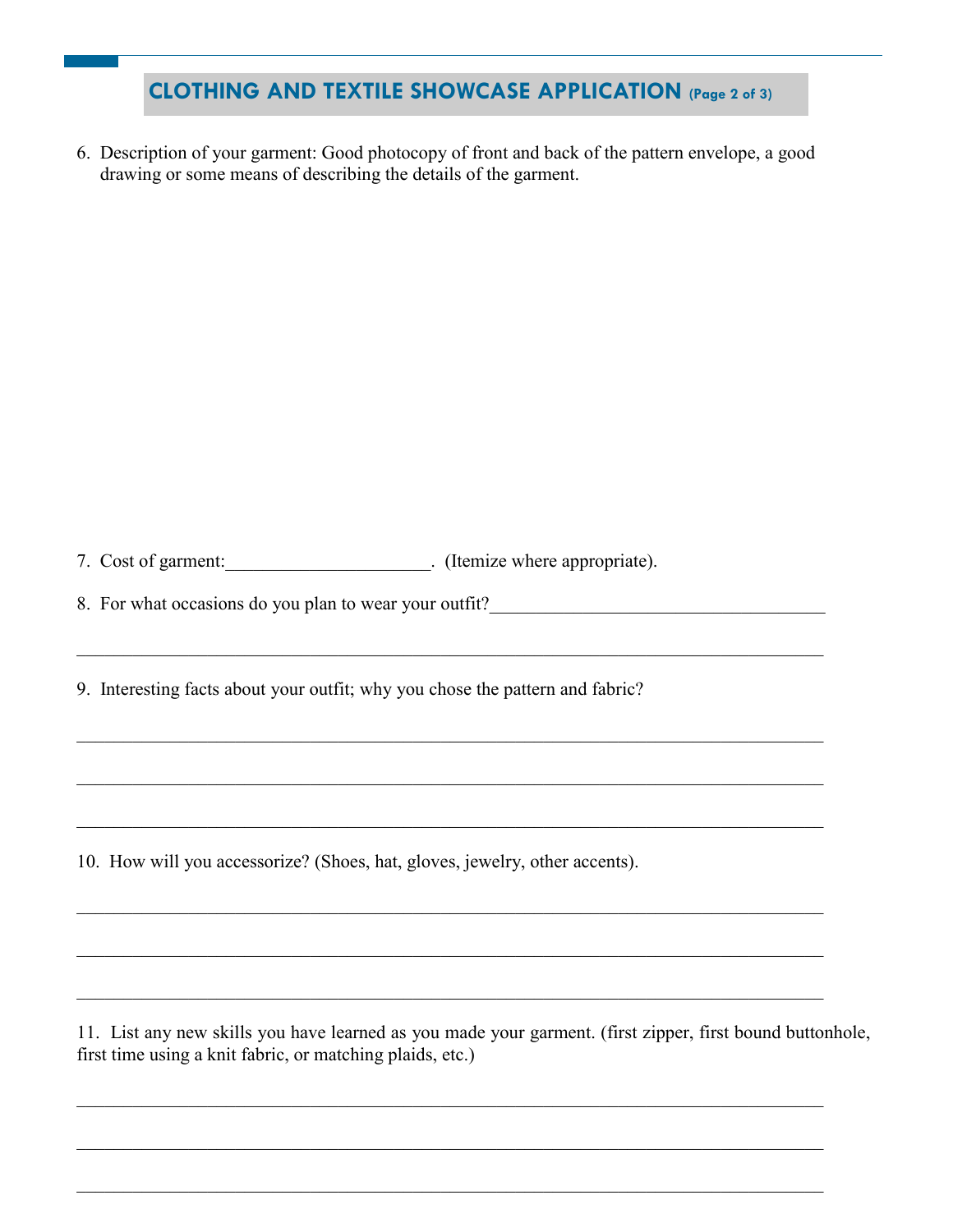## **CLOTHING AND TEXTILE SHOWCASE APPLICATION (Page 3 of 3)**

12. What was the challenge in making this garment?

13. Write a brief narrative using the above facts that can be used for the Clothing and Textile Showcase event script. Please refer to the enclosed sample to help you write this narrative.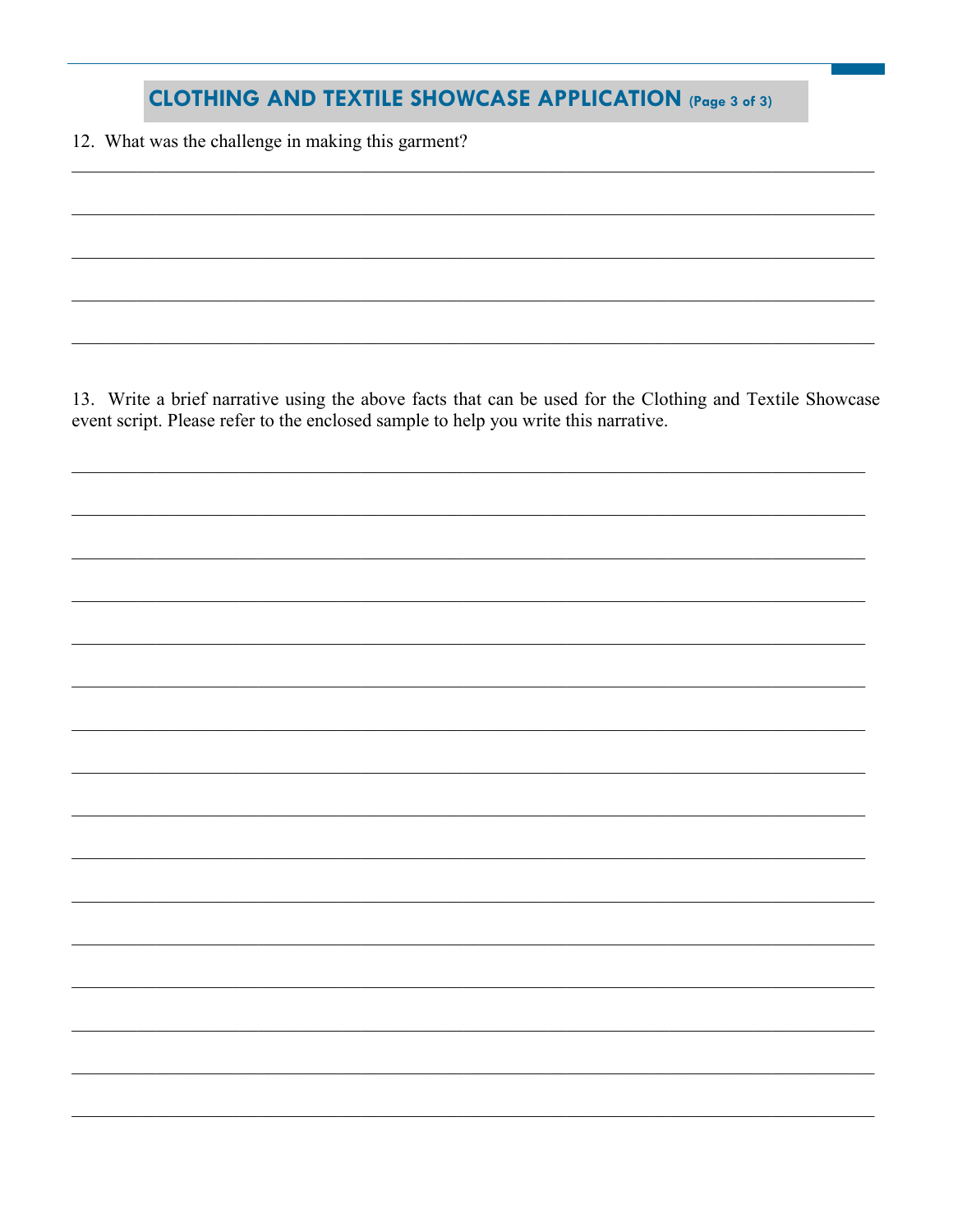# *4-H Clothing Showcase*

*Construction Score Sheet*

| $\frac{1}{\sqrt{2}}$                                                                                                                                                                                                                                                                                                                        |                         |                |      |                       | <b>BLUE</b><br><b>RED</b> | <b>RIBBONS AND SCORE AWARDED</b> |
|---------------------------------------------------------------------------------------------------------------------------------------------------------------------------------------------------------------------------------------------------------------------------------------------------------------------------------------------|-------------------------|----------------|------|-----------------------|---------------------------|----------------------------------|
|                                                                                                                                                                                                                                                                                                                                             |                         |                |      |                       |                           | Age: (As of Jan 1, 2020)         |
| Years in Clothing Project ____________________<br>Category (circle one) BEGINNER<br><b>INTERMEDIATE</b><br>For each item, circle the number that best describes the garment. The numerical value appears at the head of the column.                                                                                                         |                         |                |      | ADVANCED INTERMEDIATE |                           | ADVANCED                         |
| <b>CRITERIA</b>                                                                                                                                                                                                                                                                                                                             | <b>Needs</b><br>Improve | Fair           | Good | Very Good             | Excel                     | <b>JUDGE'S COMMENTS</b>          |
|                                                                                                                                                                                                                                                                                                                                             | $\mathbf{1}$            | $\mathbf{2}$   | 3    | 4                     | 5                         |                                  |
| Construction                                                                                                                                                                                                                                                                                                                                |                         |                |      |                       |                           |                                  |
| <b>CLEANLINESS:</b> Garment is clean and markings have<br>been removed.                                                                                                                                                                                                                                                                     | 1                       | $\overline{2}$ | 3    | 4                     | 5                         |                                  |
| <b>CONSTRUCTION PRESSING:</b> There is evidence of<br>pressing during construction. The material is free from<br>shine, spots, & stretches on the right side. Edges of<br>collars, cuffs, facings, etc., have a sharp edge. The<br>garment is smooth & free from wrinkles throughout.                                                       | 1                       | 2              | 3    | 4                     | 5                         |                                  |
| PROPER CUTTING: Garment is cut on the grain.<br>Notches are removed following stitching.                                                                                                                                                                                                                                                    | 1                       | $\overline{2}$ | 3    | 4                     | 5.                        |                                  |
| MATERIAL USAGE: Designs are matched. Multiple<br>fabrics are well coordinated.                                                                                                                                                                                                                                                              | 1                       | $\overline{2}$ | 3    | 4                     | 5.                        |                                  |
| FACINGS: Seams are trimmed & properly graded with<br>curves clipped & notched, under-stiched, well pressed<br>& even at the closure. Facing should be lightly tacked<br>& inconspicuous as needed.                                                                                                                                          | $\mathbf{1}$            | $\overline{2}$ | 3    | 4                     | 5                         |                                  |
| SEAMS: Seams are stitched straight with an even seam<br>allowance of at least 1/2". The edges are appropriately<br>finished for the fabric. Seams are well pressed before<br>joining to another seam. Linings are securely attached,<br>well coordinated, a suitable weight, & compatible with<br>the fabric. Seams match to intersections. | $\mathbf{1}$            | $\overline{2}$ | 3    | 4                     | 5                         |                                  |
| HEMS: Hem is even in width, flat, smooth, and<br>inconspicuous on the right side of garment. Fullness of<br>the hem is eased smoothly. Seam of hem meets seams<br>of garment. Width of the hem is appropriate for the<br>fabric & style of the dress.                                                                                       | $\mathbf{1}$            | $\overline{2}$ | 3    | 4                     | 5                         |                                  |